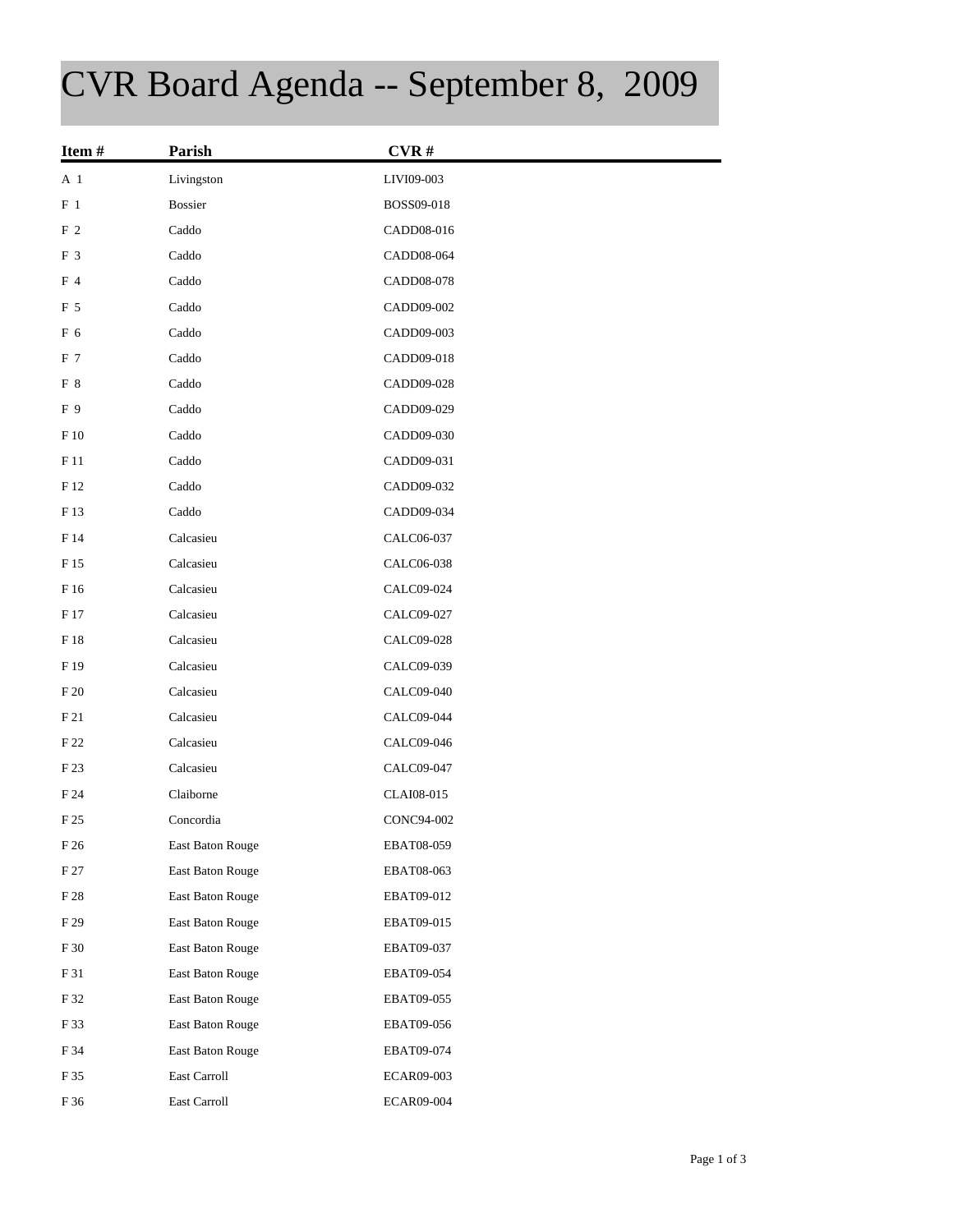| Item#           | Parish             | CVR#              |  |
|-----------------|--------------------|-------------------|--|
| F 37            | Iberia             | IBER08-037        |  |
| F 38            | Iberia             | <b>IBER08-066</b> |  |
| F 39            | Lafayette          | LAFA08-011        |  |
| F40             | Lafayette          | LAFA08-034        |  |
| F41             | Lafayette          | LAFA08-042        |  |
| F42             | Lafayette          | LAFA08-044        |  |
| F43             | Lafourche          | LAFO05-067        |  |
| F 44            | Lafourche          | LAFO06-048        |  |
| F 45            | Lafourche          | LAFO07-001        |  |
| F46             | Lafourche          | LAFO07-068        |  |
| F 47            | Lafourche          | LAFO09-003        |  |
| F48             | Lafourche          | LAFO09-017        |  |
| F49             | Lafourche          | LAFO09-021        |  |
| F 50            | Lafourche          | LAFO09-022        |  |
| F 51            | Lafourche          | LAFO09-026        |  |
| F 52            | Lafourche          | LAFO09-045        |  |
| F 53            | ${\rm La fourche}$ | LAFO09-047        |  |
| F 54            | Lafourche          | LAFO09-048        |  |
| F 55            | Lafourche          | LAFO09-052        |  |
| F 56            | Lafourche          | LAFO09-053        |  |
| F 57            | Lafourche          | LAFO09-054        |  |
| F 58            | Lafourche          | LAFO09-055        |  |
| F 59            | Livingston         | LIVI09-006        |  |
| F 60            | Morehouse          | MORE09-001        |  |
| $\rm F$ 61      | Orleans            | ORLE09-002        |  |
| F 62            | Orleans            | ORLE09-017        |  |
| F <sub>63</sub> | Orleans            | ORLE09-075        |  |
| F 64            | Orleans            | ORLE09-098        |  |
| F 65            | Orleans            | ORLE09-102        |  |
| F 66            | Orleans            | <b>ORLE09-108</b> |  |
| F 67            | Orleans            | ORLE09-110        |  |
| F 68            | Orleans            | ORLE09-121        |  |
| F 69            | Orleans            | ORLE09-122        |  |
| F 70            | Orleans            | ORLE09-124        |  |
| F 71            | Orleans            | ORLE09-125        |  |
| F 72            | Orleans            | ORLE09-130        |  |
| F 73            | Orleans            | ORLE09-131        |  |
| F 74            | Orleans            | ORLE09-132        |  |
| F 75            | Orleans            | ORLE09-134        |  |
| F 76            | Orleans            | ORLE09-135        |  |